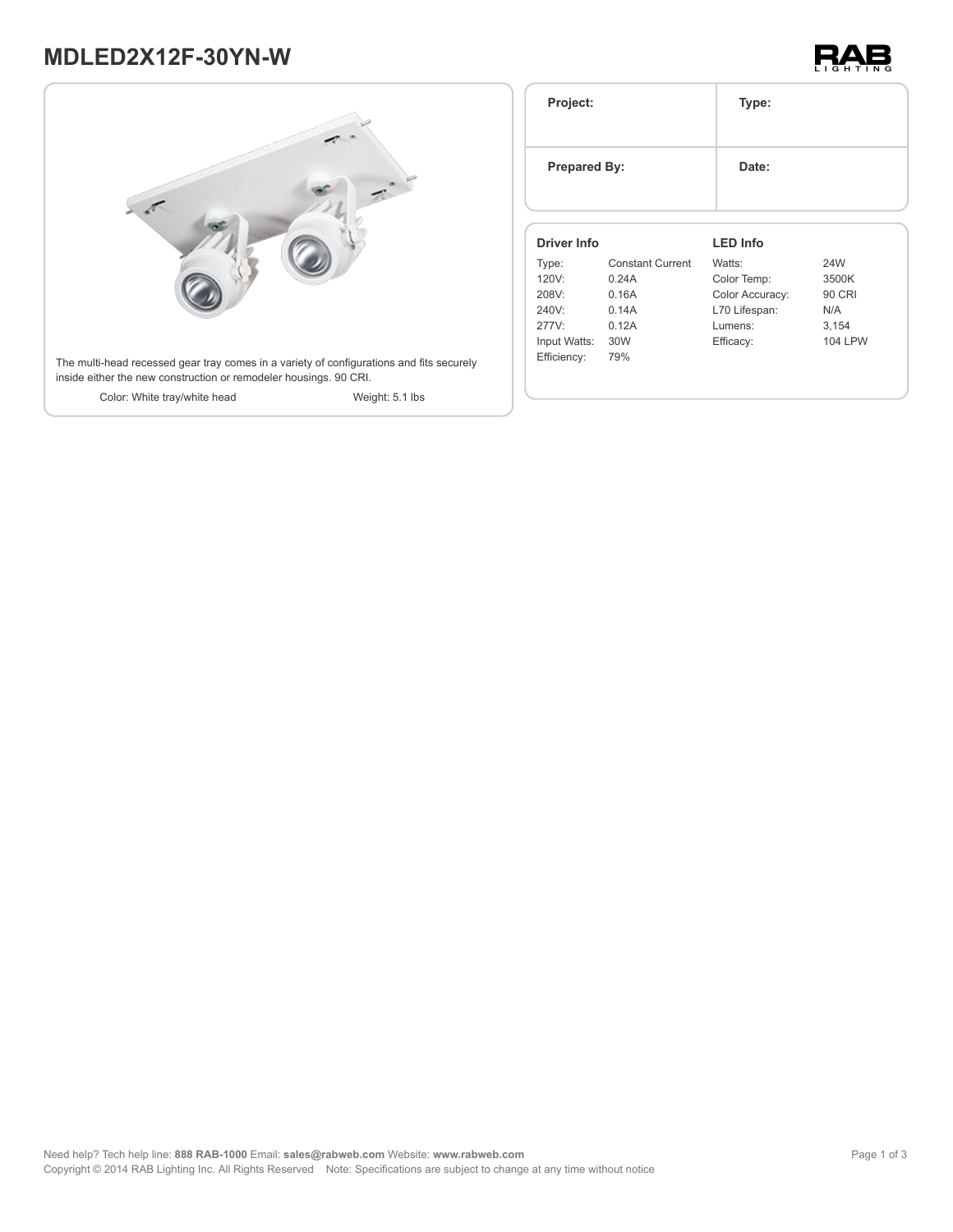### **Technical Specifications**

#### **Listings**

**UL Listing:**

#### Suitable for damp locations

#### **IESNA LM-79 & LM-80 Testing:**

RAB LED luminaries have been tested by an independent laboratory in accordance with IESNA LM-79 and LM-80, and have received the Department of Energy "Lighting Facts" label.

#### **Construction**

#### **IC Rating:**

Suitable for direct contact with insulation

#### **Cold Weather Starting:**

The minimum starting temperature is -40°F/-40°C.

#### **Ambient Temperature:**

Suitable for use in 55°C ambient temperatures. **Lens:**

Nanostructure lens eliminates "hot spots", and provides smooth, uniform light at higher efficiency.

#### **Reflector:**

30°

#### **Finish:**

Our environmentally friendly polyester powder coatings are formulated for high-durability and long-lasting color, and contain no VOC or toxic heavy metals.

#### **Green Technology:**

Mercury and UV free, and RoHS compliant. Polyester powder coat finish formulated without the use of VOC or toxic heavy metals.

### **Other**

#### **Gear Tray Component:**

This component must be ordered with Remodeler or New Construction housing in order to make a complete fixture.

#### **Brackets:**

Butterfly brackets allow mounting with 1/4 x 1/2" bar stock, C Channel, 1/2" conduit, or nailer bars.

#### **Thermal Protection:**

Thermal protector included with On/OFF driver. Disables power if temperature exceeds safe operation levels.

#### **Color Gels:**

MDLED works great with third-party color gels to achieve a dramatic effect or a subtle accent. Plus, cool running LED won't degrade the gels like hot halogen lamps

#### **Tray and Heads:**

Professional-grade, die-cast aluminum construction.

#### **California Title 24:**

See MDLED models with dimming driver for a 2013 California Title 24 compliant product. Any additional component requirements will be listed in the Title 24 section under technical specifications on the product page.

#### **Warranty:**

RAB warrants that our LED products will be free from defects in materials and workmanship for a period of five (5) years from the date of delivery to the end user, including coverage of light output, color stability, driver performance and fixture finish.

#### **Country of Origin:**

Designed by RAB in New Jersey and assembled in the USA by RAB's IBEW Local 3 workers.

#### **Buy American Act Compliant:**

This product is a COTS item manufactured in the United States, and is compliant with the Buy American Act.

#### **Recovery Act (ARRA) Compliant:**

This product complies with the 52.225-21 "Required Use of American Iron, Steel, and Manufactured Goods-- Buy American Act-- Construction Materials (October 2010).

#### **Trade Agreements Act Compliant:**

This product is a COTS item manufactured in the United States, and is compliant with the Trade Agreements Act.

#### **GSA Schedule:**

Suitable in accordance with FAR Subpart 25.4. **Electrical**

## **Driver:**

On/Off Non-Dimming, Constant Current, Class 2, 100- 277V, 50/60Hz,4KV Surge Protection, 350mA, 100- 240VAC 0.3-0.15A, 277VAC 0.15A, Power Factor 99%, THD ≤ 20%.

#### **LED Characteristics**

#### **LED:**

High-output, long-life LED with 2 step binning and integrated driver technology.

#### **Color Consistency:**

2-step MacAdam Ellipse binning to achieve consistent fixture-to-fixture color.

#### **Color Stability:**

LED color temperature is warrantied to shift no more than 200K in CCT over a 5 year period.

#### **Color Accuracy:**

90 CRI